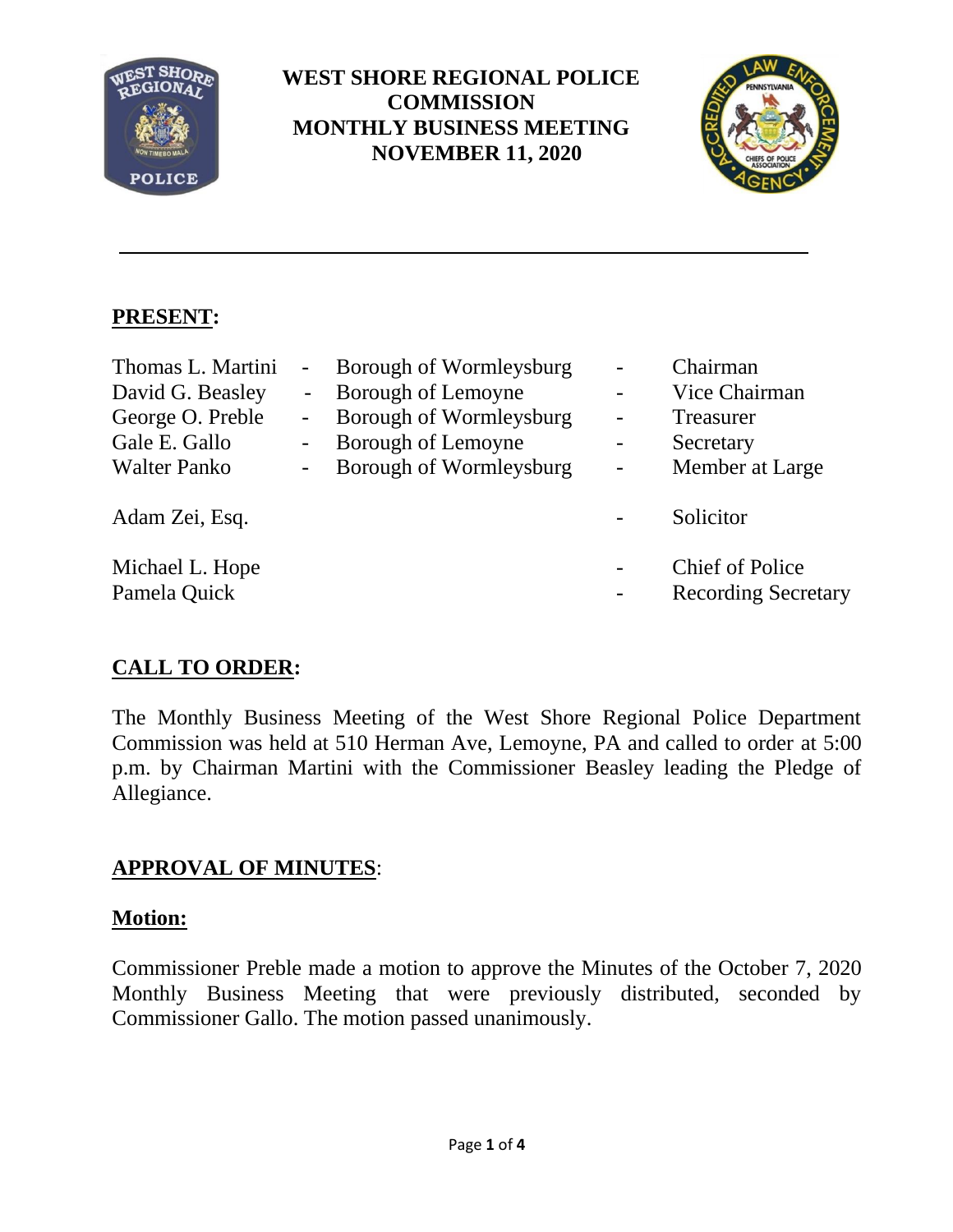### **CITIZENS/VISITORS:**

Officer Conroy was present.

## **CHAIRMAN'S ANNOUNCEMENTS**:

Chairman Martini had no announcements.

### **TREASURER'S REPORT:**

Commissioner Preble reported balances of \$860,919.26 in the checking account \$10,042.81 in the donation checking account and \$14,099.03 in the K9 donation account as of October 31, 2020. Commissioner Preble also reported a balance of \$287,186.82 in the Centric Capital Reserve Fund.

#### **Motion:**

Commissioner Preble made a motion to approve the October 2020 Treasurer's Report and to submit it for audit, seconded by Commissioner Gallo. The motion passed unanimously.

### **APPROVAL OF BILLS:**

| Description                         | Fund                            | Amount      |
|-------------------------------------|---------------------------------|-------------|
| 22553-22575<br><b>Draft Numbers</b> | General Fund (Accounts Payable) | \$45,241.21 |
| 13 Payroll Transactions             | General Fund (10/2/2020)        | \$44,156.98 |
| 13 Payroll Transactions             | General Fund (10/16/2020)       | \$42,216.28 |
| 13 Payroll Transactions             | General Fund (10/30/2020)       | \$42,312.46 |
| 11 EFT Transactions                 | General Fund (Accounts Payable) | \$7,695.29  |
| 5 Transactions                      | <b>PLGIT Credit Card</b>        | \$357.56    |
| 0 Transactions                      | <b>MERP</b>                     | \$0.00      |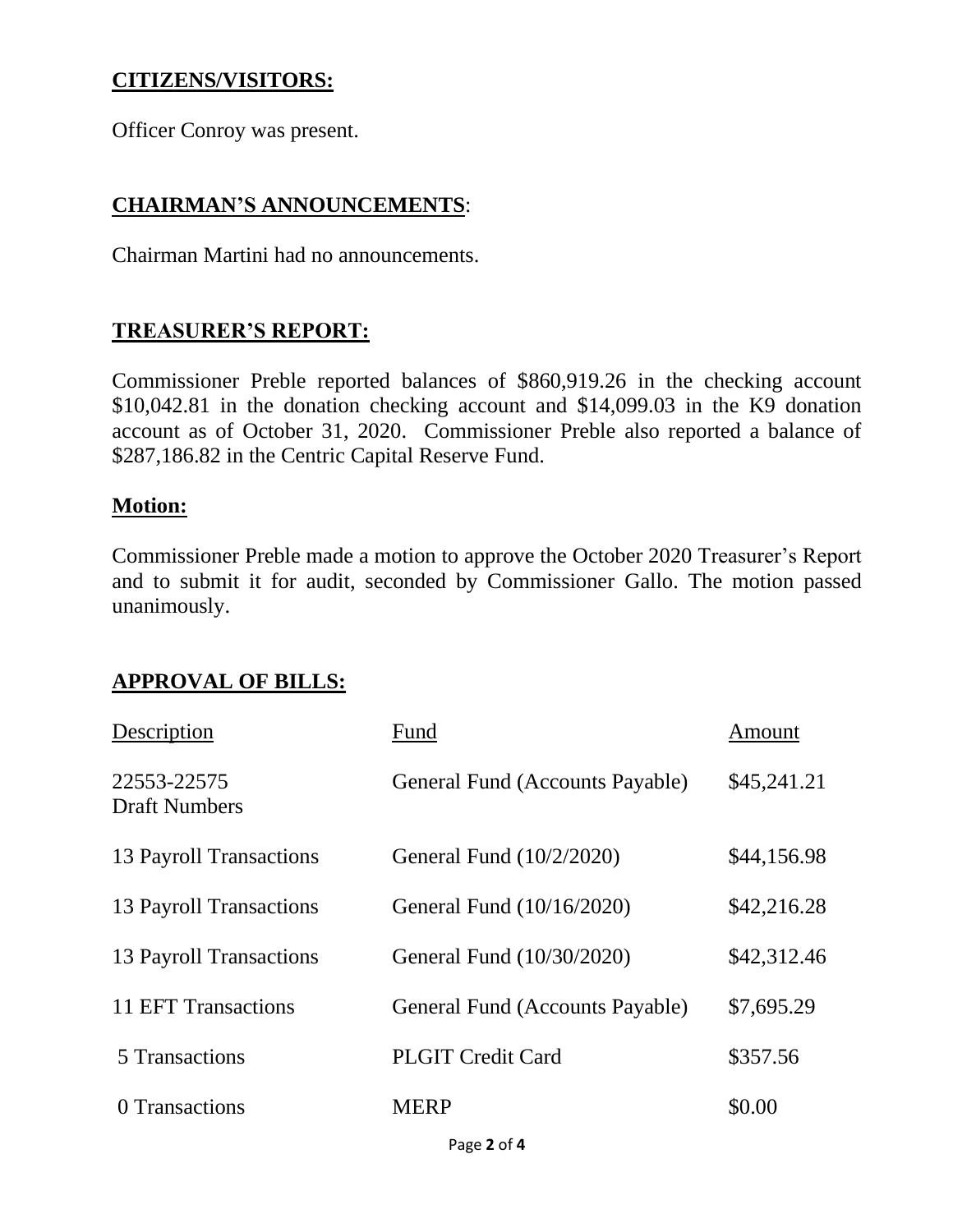## **Motion:**

Commissioner Preble made a motion to approve the October 2020 Bills and Payroll Transactions totaling \$181,979.78 seconded by Commissioner Panko. The motion passed unanimously.

#### **ITEMS TO DISCUSS:**

No items to discuss.

#### **CHIEF HOPE'S REPORT:**

Chief Hope submitted the following reports to the Commission:

October 2020 Calls for Service

October 2020 Traffic, Criminal, and Ordinance Arrests

October 2020 Statement of Revenues and Expenditures Compared to Budget Report

Chief Hope reported that Pam is finishing up on the accreditation period and the mock assessment is November 30 and the final assessment will be December  $7<sup>th</sup>$ .

## **OFFICER CONROY'S K9 REPORT:**

Officer Conroy reported that he and K9 Max had 5 assists outside of the jurisdiction and 2 assists within the jurisdiction. They also did 3 foot patrols within the Boroughs.

#### **OLD BUSINESS:**

No old business.

#### **NEW BUSINESS:**

No new business.